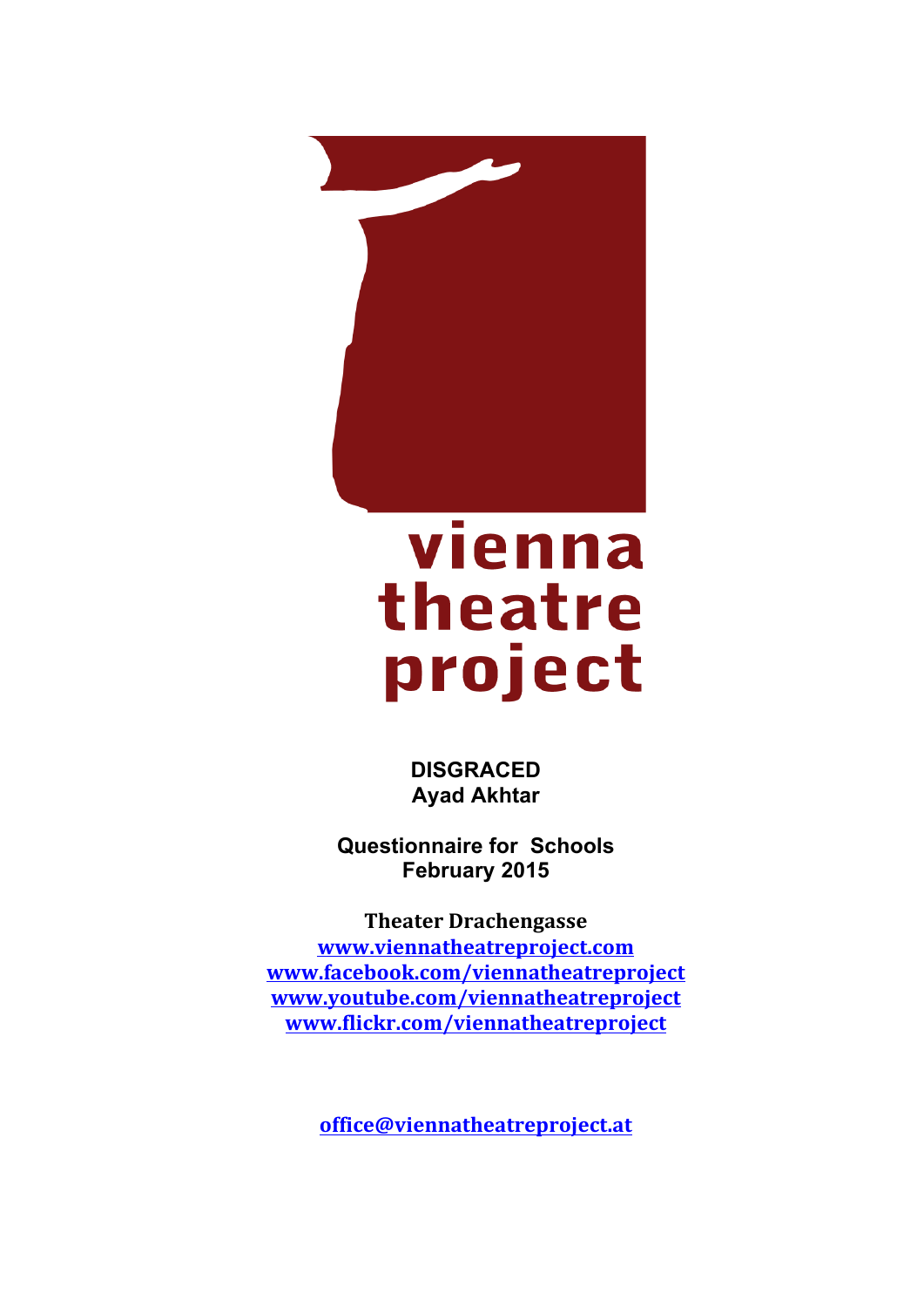# **Disgraced Questionnaire**

- 1. What nationality is Amir?
- 2. What religion is:
	- a. Amir?
	- b. Abe?
	- c. Emily?
	- d. Jory?
	- e. Isaac?
- 3. What job does Amir have?
- 4. What job does Emily have?
- 5. What job does Isaac have?
- 6. What job does Jory have?
- 7. What does Abe do?
- 8. Was Abe born in America or Pakistan?
- 9. Was Amir born in America of Pakistan?
- 10. What is Abe's relationship to Amir and Emily?
- 11. Where does the play take place?
- 12. Are Amir and Emily rich or poor? How do you know?
- 13. Where does the play take place?
- 14. What is a mergers and acquisitions lawyer?
- 15. Who owns the firm where Amir works?
- 16. Is Amir's surname really Kapoor? If not what is it? How and why did he change his name?
- 17. What does an art curator do?

## **Questions related to the sequential occurrences in the play:**

#### **Scene 1**

- 1. In the opening scene, what is Emily painting and why?
- 2. What does Amir think of this?
- 3. Why does Abe come? What does he want Amir to do?
- 4. What has happened to the Imam? Why do you think this is?
- 5. Explain to your class what happens with Amir, his mum and Rivkah.
- 6. Does Amir say he will visit the Imam?
- 7. Does Emily want him to visit the Imam?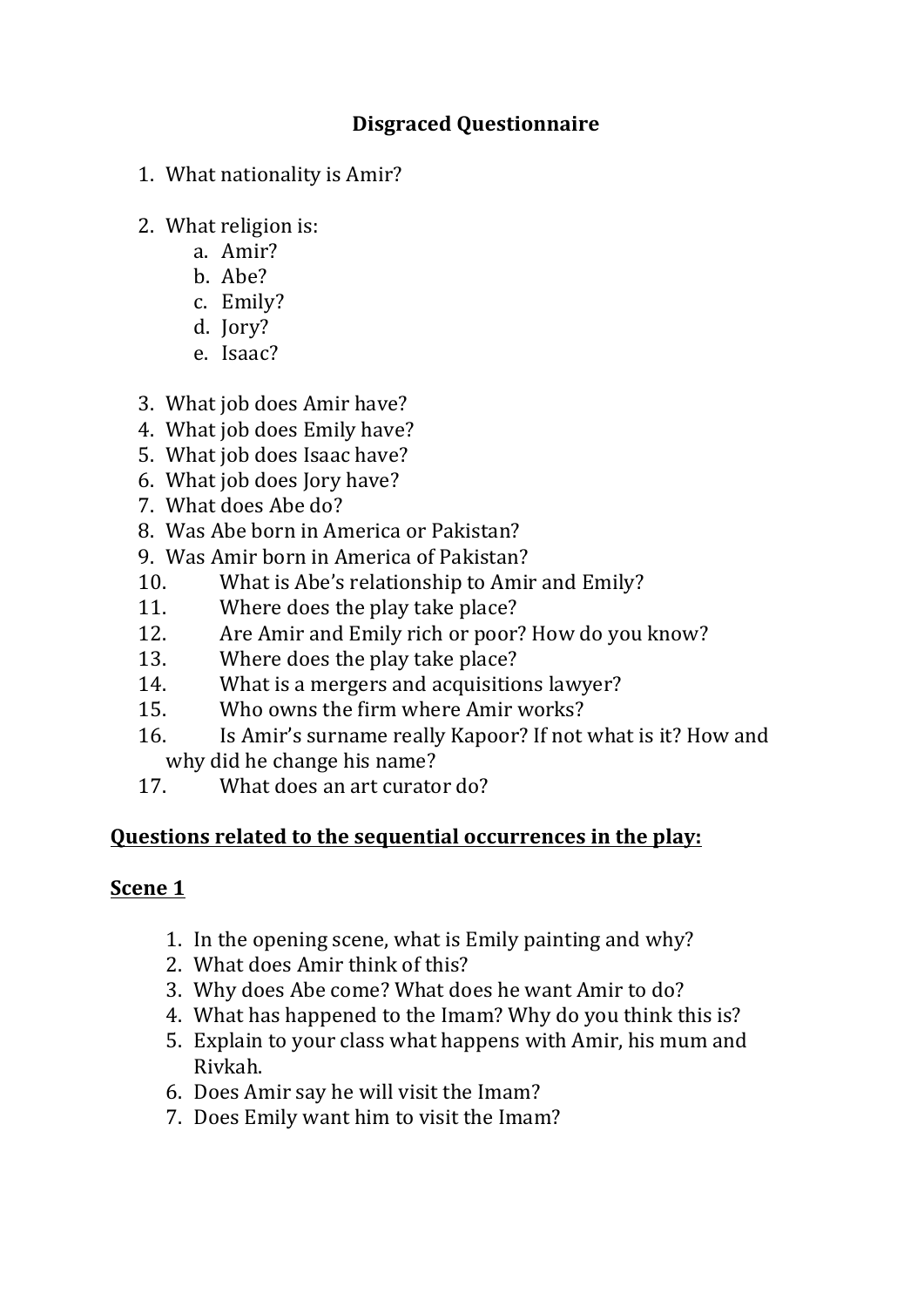# **Scene 2**

- 1. What newspaper is Emily reading from?
- 2. She reads from an article? What has happened?
- 3. Does Amir see this as a problem?
- 4. How does Emily respond?
- 5. Is Amir happy or angry?
- 6. Why has Isaac come to the apartment?
- 7. What kind of artwork is Emily involved in?
- 8. What is his relationship to Amir and Emily?
- 9. Does he like Emily's paintings?
- 10. What do you notice about Emily? Does she like Islam or not?
- 11. What reference does Isaac make to Amir that is racist?
- 12. Can you tell anything that Emily says about Islamic art.
- 13. Do Isaac and Emily like each other?

# **Scene 3**

- 1. What has happened at the beginning of scene 3? Why is Amir so upset?
- 2. What are Emily and Amir preparing for? Who is visiting?
- 3. What is Emily going to cook?
- 4. What is served as the starter? Can you name some of the ingredients in the salad?
- 5. What does Isaac reveal is going to happen to Emily's art?
- 6. Can you tell us something about Amir's shirts?
- 7. What do we discover about Amir's experiences at airports?
- 8. Does Amir like Islam? Is he a practicing Muslim?
- 9. What is an apostate?
- 10. Amir mentions prophets that also exist in the Christian and Jewish faiths, who are they?
- 11. What are the three stages that Amir mentions in a marriage if a wife does not listen to you?
- 12. What does Jory think about the veil?
- 13. What do Isaac and Emily think about the veil?
- 14. What does Amir say about the Quran?
- 15. What does Jory reveal has happened at work?
- 16. What does Jory decide to tell Amir?
- 17. When Jory and Amir leave, what do we discover about Isaac and Emily?
- 18. What does Isaac call Amir?
- 19. How does Isaac feel about Emily? Does she return his feelings?